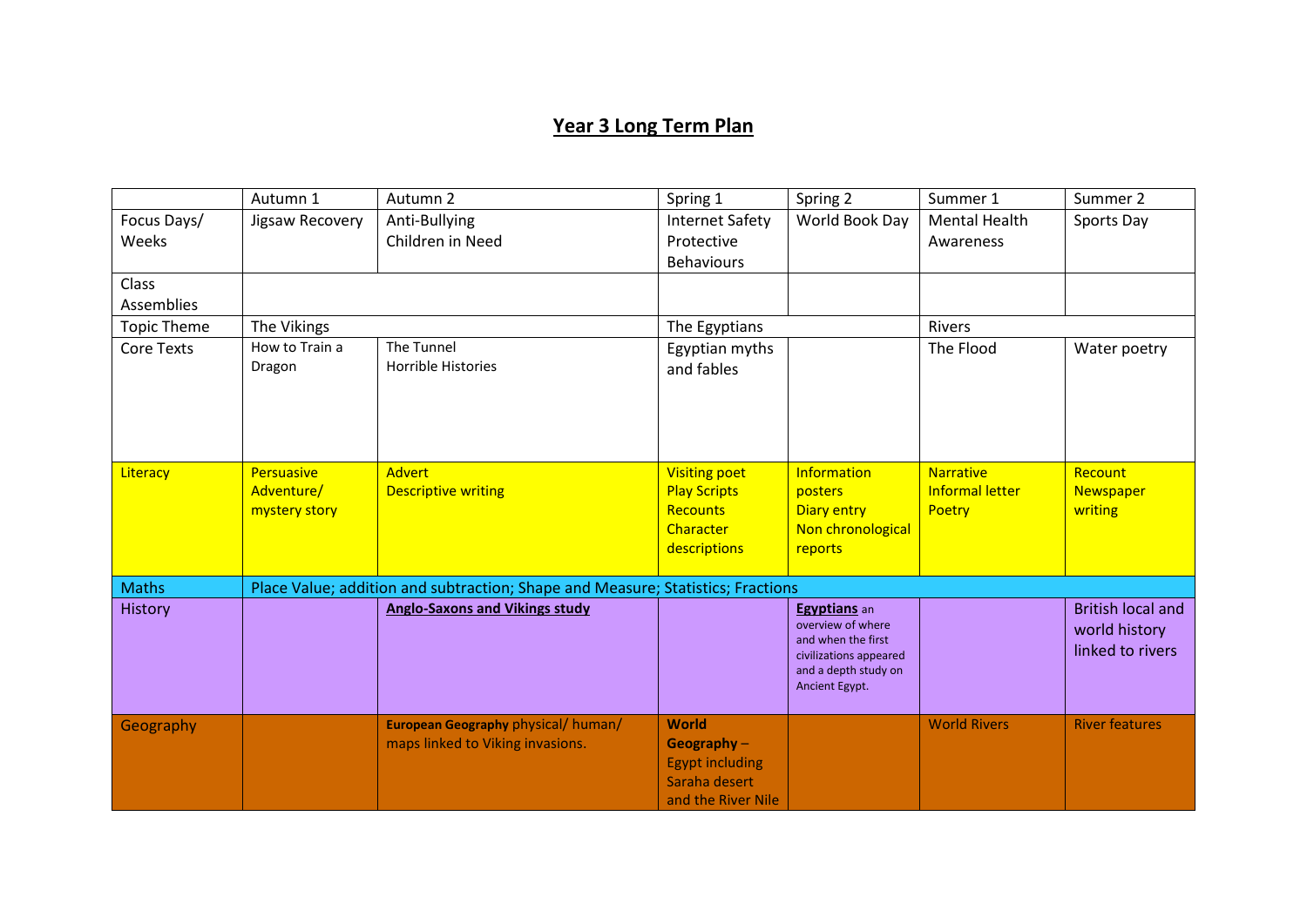| <b>Science</b>              | <b>Sound</b><br>Understanding<br>sound and<br>investigating<br>patterns of sound                                                    | Light<br>Understanding how light travels and<br>shadow investigations                                | <b>Electricity</b><br>Constructing simple circuits with cells,<br>wires and batteries                                                    |                                                                                                                                       | <b>Changing State</b>                                                                                                                                                               | Habitats - linked<br>to river study                                                               |
|-----------------------------|-------------------------------------------------------------------------------------------------------------------------------------|------------------------------------------------------------------------------------------------------|------------------------------------------------------------------------------------------------------------------------------------------|---------------------------------------------------------------------------------------------------------------------------------------|-------------------------------------------------------------------------------------------------------------------------------------------------------------------------------------|---------------------------------------------------------------------------------------------------|
| Design<br><b>Technology</b> | Tools - making a Viking helmet<br>Textiles - creating decorative Viking jewellery<br><b>Structures/ Mechanisms - Viking weaving</b> |                                                                                                      | <b>Torches</b><br>Designing and building a torch for<br>Howard Carter by selecting materials<br>for the task                             |                                                                                                                                       | <b>Structures - Bridges</b><br>Investigating and making strong stable<br>structures<br>I can create a strong, stable structure.<br>Using a range of tools safely including a<br>saw |                                                                                                   |
| Art                         | <b>Sketching</b><br>Portraits of Vikings - facial features/ proportions/ experiment<br>with pencils and charcoal.                   |                                                                                                      | <b>Pattern - Design a scroll</b><br>Painting - different brush<br>techniques/colour mixing/ creating a<br>pattern with 2 or more colours |                                                                                                                                       | <b>Andrew Goldsworthy sculpture</b><br>Exploring 3D sculpture to represent river<br><b>features</b>                                                                                 |                                                                                                   |
| ICT                         | E-Safety - internet<br>rules.<br><b>Programming -</b><br>make a simple<br>online activity with<br>Lego We-Do/ Purple<br><b>Mash</b> | <b>E-Safety</b> – using an effective username/<br>password.<br>Digital Literacy - effective research | E-Safety - not<br>everyone is who<br>they say they are                                                                                   | E-Safety - what to<br>do if you feel unsafe<br>online.<br>Multi-media<br><b>Egyptian myth</b><br>animation with<br><b>Purple Mash</b> | E-Safety - dangers<br>posed by new<br>technologies.<br><b>Digital Literacy-</b><br>online collaboration                                                                             | E-Safety - review<br><b>Datahandling</b><br>Create a coastal<br>graph using Purple<br><b>Mash</b> |
| <b>Music</b>                |                                                                                                                                     | Listening and responding to music                                                                    | To listen and<br>respond to music                                                                                                        | To recall sounds/<br>instruments in<br>music                                                                                          | <b>Instruments</b><br>Improvise and<br>compose to create a<br>sea shanty                                                                                                            |                                                                                                   |
| P.E.                        | <b>Invasion Games-</b><br>passing, receiving,<br>dribbling,, shooting<br>and tackling                                               |                                                                                                      | Dance - creating a sequenced routine<br>using movements from different times/<br>cultures (Egyptian)                                     |                                                                                                                                       | <b>Striking and Fielding -</b><br>throwing, catching,<br>striking with bats                                                                                                         | Athletics - running,<br>throwing, jumping<br>techniques and<br>relay.                             |